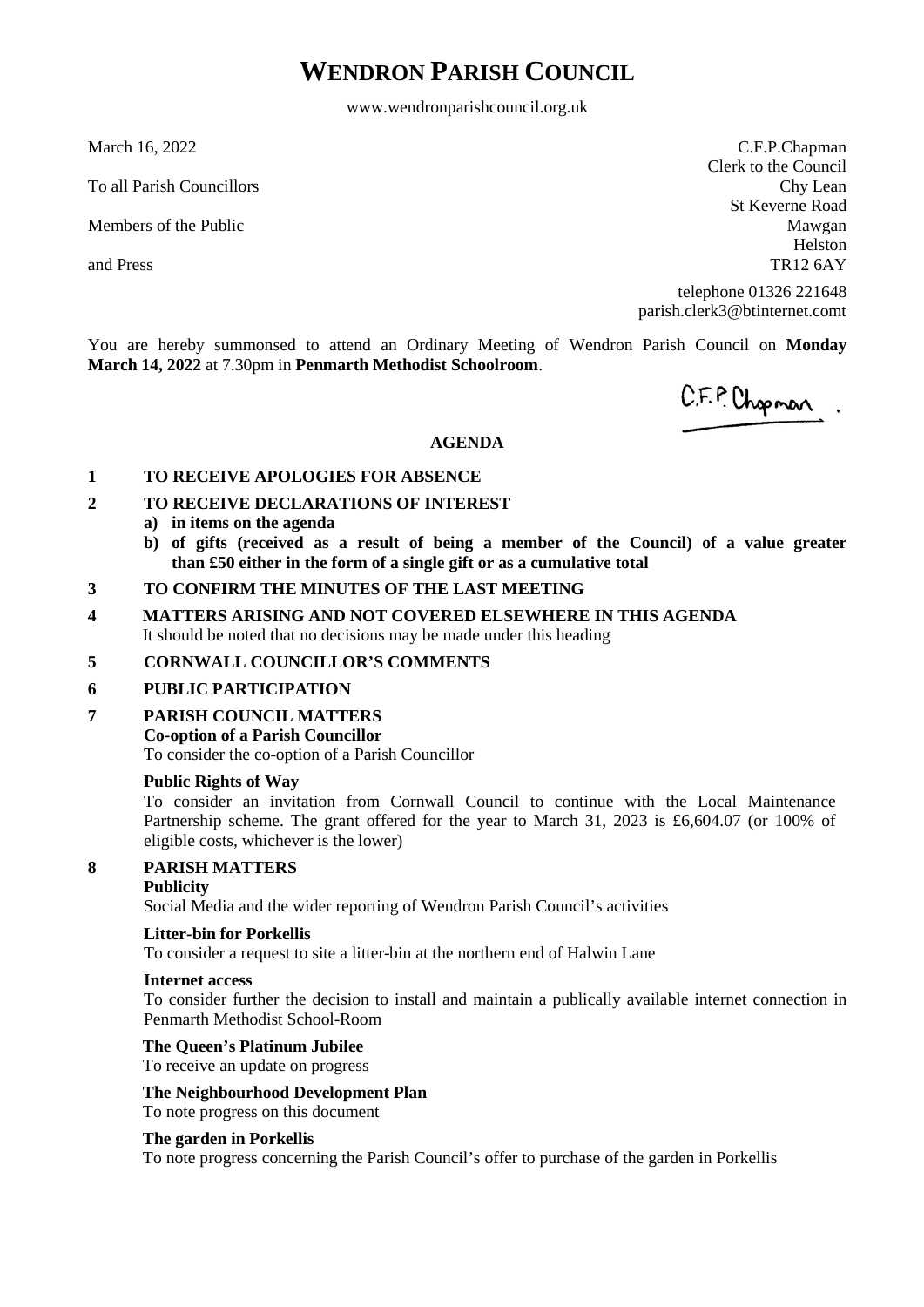## **9 FINANCE**

To present the following accounts for consideration:

|                                |       | <b>GROSS</b>                                                                       | <b>NET</b> | VAT      |
|--------------------------------|-------|------------------------------------------------------------------------------------|------------|----------|
|                                |       | £1,122.34                                                                          |            |          |
| R.Sanders (enhanced LMP claim) |       |                                                                                    | £ 2,681.00 | £ 536.20 |
|                                |       |                                                                                    |            |          |
|                                |       |                                                                                    |            |          |
|                                |       |                                                                                    |            |          |
|                                |       |                                                                                    |            |          |
|                                |       |                                                                                    |            |          |
|                                |       |                                                                                    |            |          |
|                                |       |                                                                                    |            |          |
|                                |       |                                                                                    |            |          |
|                                |       |                                                                                    |            |          |
| total                          |       | £ 2,574.00                                                                         | £ 2,145.00 | £ 429.00 |
|                                |       |                                                                                    |            |          |
| £ 1,126.30                     |       |                                                                                    |            |          |
| £                              | 31.82 |                                                                                    |            |          |
| $\mathbf f$                    | 38.93 |                                                                                    |            |          |
| $\mathbf f$                    | 21.20 |                                                                                    |            |          |
| £                              | 25.00 |                                                                                    |            |          |
|                                | total | £ 1,243.25                                                                         |            |          |
|                                |       |                                                                                    |            |          |
|                                |       | £ 120.00                                                                           |            |          |
|                                |       | £ 225.00<br>£ 35.00<br>£165.00<br>£ $75.00$<br>£ $65.00$<br>£ 455.00<br>£ 1,125.00 | £ 3,217.20 |          |

## **10 PLANNING**

## **To consider observations concerning the following planning applications**

PA21/10048 Mr Charity – Change of use to garden nursery including cafe also siting of storage containers used for holiday letting. Retrospective – Wendron Plant Nursery, Redruth Road, Wendron

PA21/12553 Mr W.Brooks – Proposed construction of a dwelling-house – land South of Ponderosa, Trevenen Bal.

PA22/00191 Mr and Mrs King – Proposed extension to provide swimming pool, living room and additional bedroom – Moorland View House, Carnmenellis.

## **To note the receipt of planning application decisions including the following**

PA20/09368 APPROVED Single Storey Barn Conversion with roof-lights and two casements – Nancrossa Farm Road, Rame Cross

PA21/10376 REFUSED – Conversion of detached former barn within curtilage of Little Salena Farmhouse to annexe/holiday accommodation – Little Salena, Wendron

PA21/11055 APPROVED – Formation of a garden structure to be used for private use and wedding ceremonies – Crahan Bungalow, Crahan, Wendron

PA21/12127 APPROVED – Part conversion and extension of existing garage to form annexe to be used in conjunction with the main dwelling – Little Carnmenellis, Carnmenellis

## **11 REPORT OF CLERK AND CORRESPONDENCE**

## **12 CHAIRMAN'S AND COUNCILLORS' COMMENTS**

## **13 MATTERS FOR INCLUSION AT FUTURE MEETINGS**

## **DATE AND TIME OF NEXT MEETINGS**

Monday April 11, 2022 at 7:30pm in **Penmarth Methodist Schoolroom**